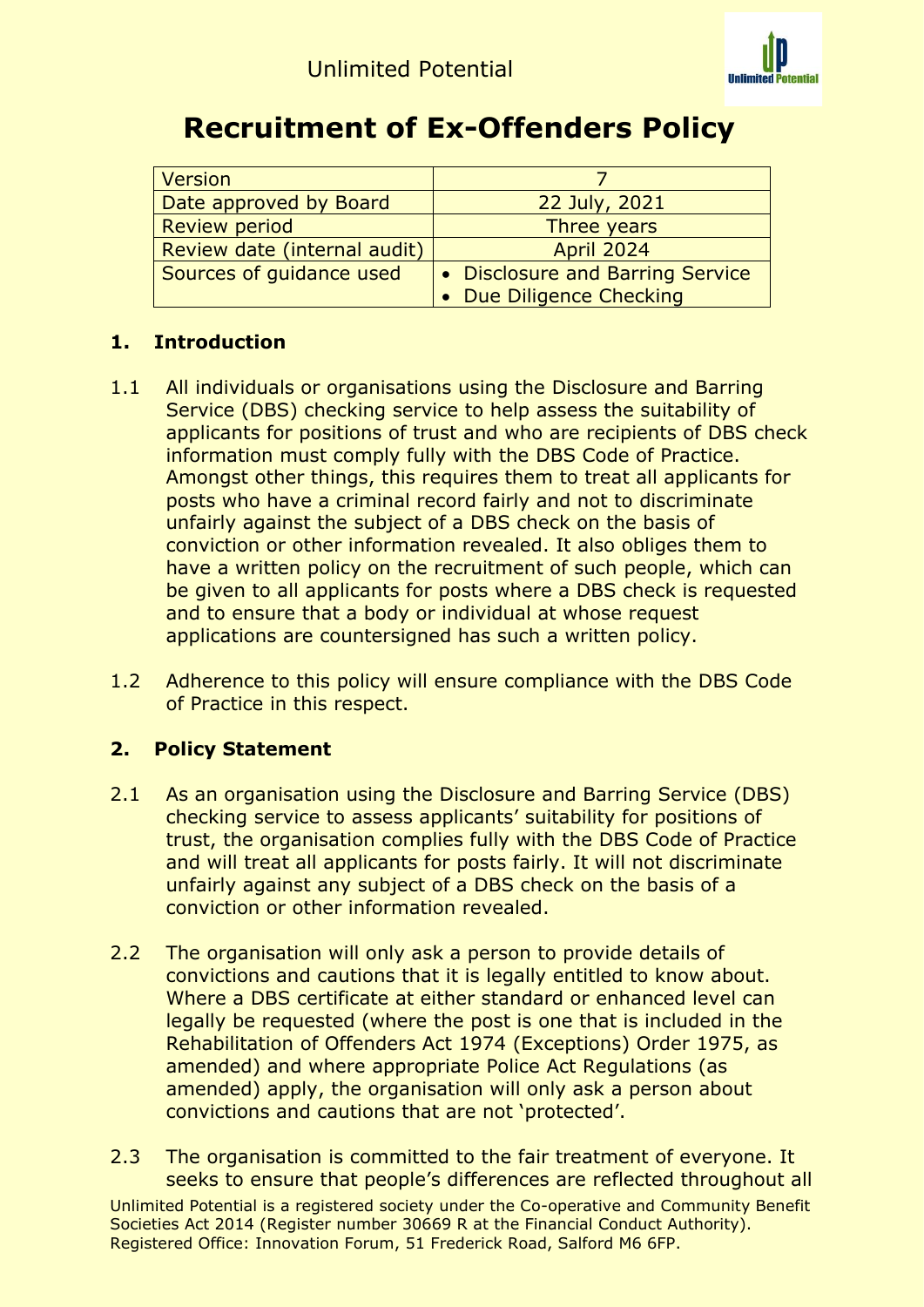of its affairs, regardless of age, caring responsibilities, class, disability, gender reassignment, marriage and civil partnership, offending background, pregnancy and maternity, race, religion or belief, sex or sexual orientation.

- 2.4 This Policy will be made available to all DBS applicants at the outset of the recruitment process.
- 2.5 The organisation actively promotes equality of opportunity for all with the right mix of talent, skills, and potential and welcomes applications from a wide range of candidates, including those with a criminal record. It will select all candidates for interview based on the quality and relevance of their skills, competencies, knowledge and quality of experience.
- 2.6 A DBS check will be requested only after a thorough risk assessment has indicated that one is both proportionate and relevant to the post concerned. For those posts where a DBS check is required, all application forms, job adverts and recruitment briefs will contain a statement that a DBS check will be requested if the person is offered the post.
- 2.7 Where a DBS check is to form part of the recruitment process, the organisation will encourage all applicants called for interview to provide details of their criminal record at an early stage in the application process. It will request that this information is sent under separate, confidential, cover to the Chief Executive and will guarantee that this information is only be seen by those who need to see it as part of the recruitment process.
- 2.8 Unless the nature of the post allows the organisation to ask questions about a person's entire criminal record (except for certain spent convictions and cautions which are 'protected', so not subject to disclosure to employers and that cannot be taken into account), it will ask only about 'unspent' convictions as defined in the Rehabilitation of Offenders Act 1974.
- 2.9 The organisation will ensure that all those who are involved in the recruitment process have been suitably trained to identify and assess the relevance and circumstances of offences. It will also ensure that they have received appropriate guidance and training in the relevant legislation relating to the employment of ex-offenders, such as the Rehabilitation of Offenders Act 1974.
- 2.10 At interview, or in a separate discussion, the organisation will ensure that an open and measured discussion takes place on the subject of any offences or any other matter that might be relevant